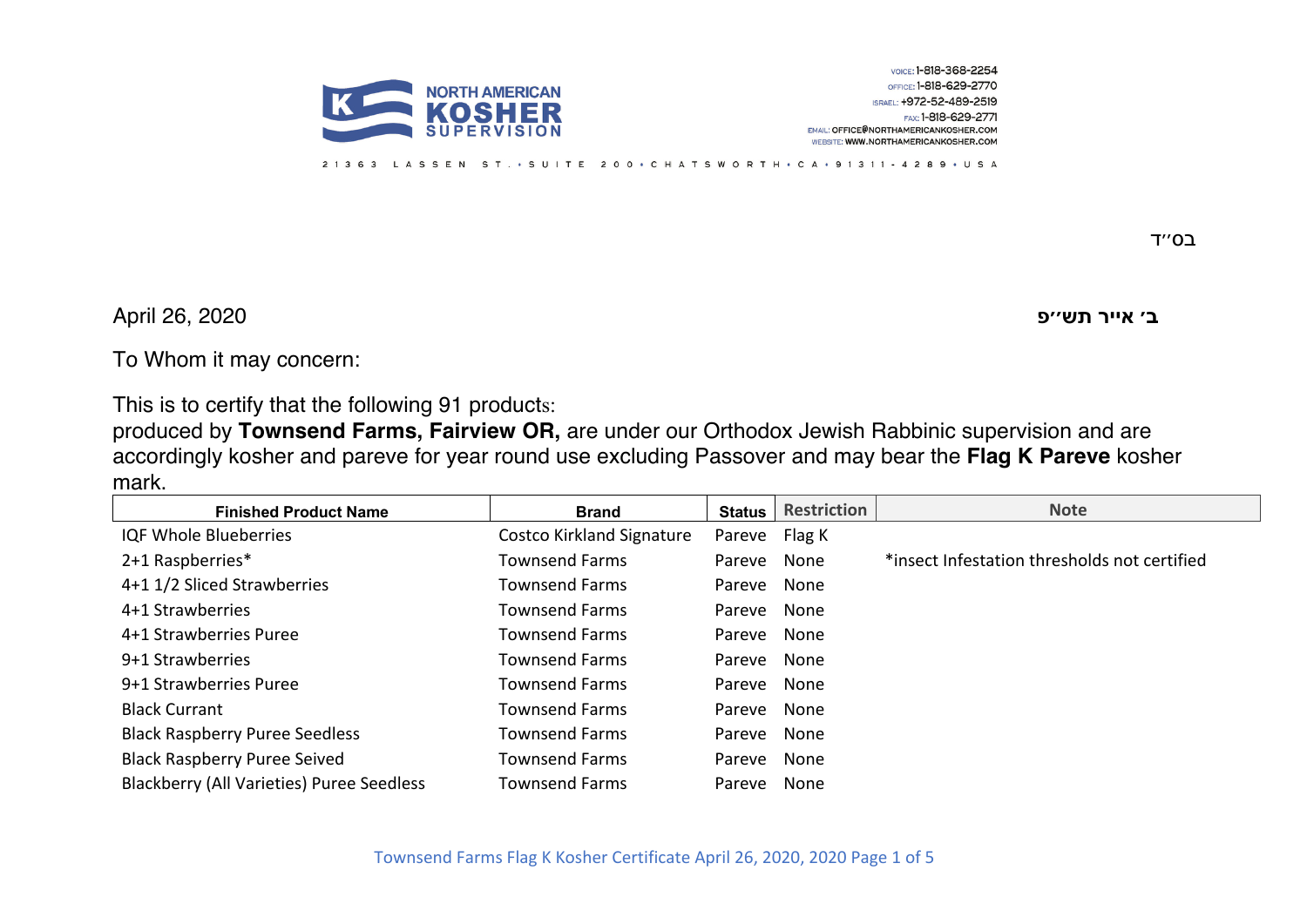

21363 LASSEN ST. · SUITE 200 · CHATSWORTH · CA · 91311 - 4289 · USA

| Blackberry (All Varieties) Puree Sieved  | <b>Townsend Farms</b> | Pareve | None |                                              |
|------------------------------------------|-----------------------|--------|------|----------------------------------------------|
| <b>Blueberry Puree</b>                   | <b>Townsend Farms</b> | Pareve | None |                                              |
| <b>Boysenberry Puree Seedless</b>        | <b>Townsend Farms</b> | Pareve | None |                                              |
| <b>Boysenberry Puree Sieved</b>          | <b>Townsend Farms</b> | Pareve | None |                                              |
| Fresh Pack Black Raspberries*            | <b>Townsend Farms</b> | Pareve | None | *insect Infestation thresholds not certified |
| <b>Fresh Pack Cranberries</b>            | <b>Townsend Farms</b> | Pareve | None |                                              |
| Fresh Pack Boysenberries                 | <b>Townsend Farms</b> | Pareve | None |                                              |
| Fresh Pack Seedless Blackberry Puree     | <b>Townsend Farms</b> | Pareve | None |                                              |
| Frozen Blends: Pina Colada Topping       | <b>Townsend Farms</b> | Pareve | None |                                              |
| Frozen Blends: Strawberry Banana Topping | <b>Townsend Farms</b> | Pareve | None |                                              |
| Frozen Blends: Sysco Pureed Purfect Red  |                       |        |      |                                              |
| Raspberries                              | <b>Townsend Farms</b> | Pareve | None |                                              |
| Frozen Blends: Sysco Pureed Purfect      |                       |        |      |                                              |
| Strawberries                             | <b>Townsend Farms</b> | Pareve | None |                                              |
| Frozen Blends: Very Berry Topping*       | <b>Townsend Farms</b> | Pareve | None | *insect Infestation thresholds not certified |
| IQF Black Raspberries*                   | <b>Townsend Farms</b> | Pareve | None | *insect Infestation thresholds not certified |
| IQF Blackberries-Chesters*               | <b>Townsend Farms</b> | Pareve | None | *insect Infestation thresholds not certified |
| IQF Blackberries-Evergreen*              | <b>Townsend Farms</b> | Pareve | None | *insect Infestation thresholds not certified |
| IQF Blackberries-Marianberries*          | <b>Townsend Farms</b> | Pareve | None | *insect Infestation thresholds not certified |
| <b>IQF Blueberries</b>                   | <b>Townsend Farms</b> | Pareve | None |                                              |
| IQF Boysenberries                        | <b>Townsend Farms</b> | Pareve | None |                                              |
| <b>IQF Cherries</b>                      | <b>Townsend Farms</b> | Pareve | None |                                              |
| <b>IQF Cranberries</b>                   | <b>Townsend Farms</b> | Pareve | None |                                              |
| IQF Raspberries*                         | <b>Townsend Farms</b> | Pareve | None | *insect Infestation thresholds not certified |

Townsend Farms Flag K Kosher Certificate April 26, 2020, 2020 Page 2 of 5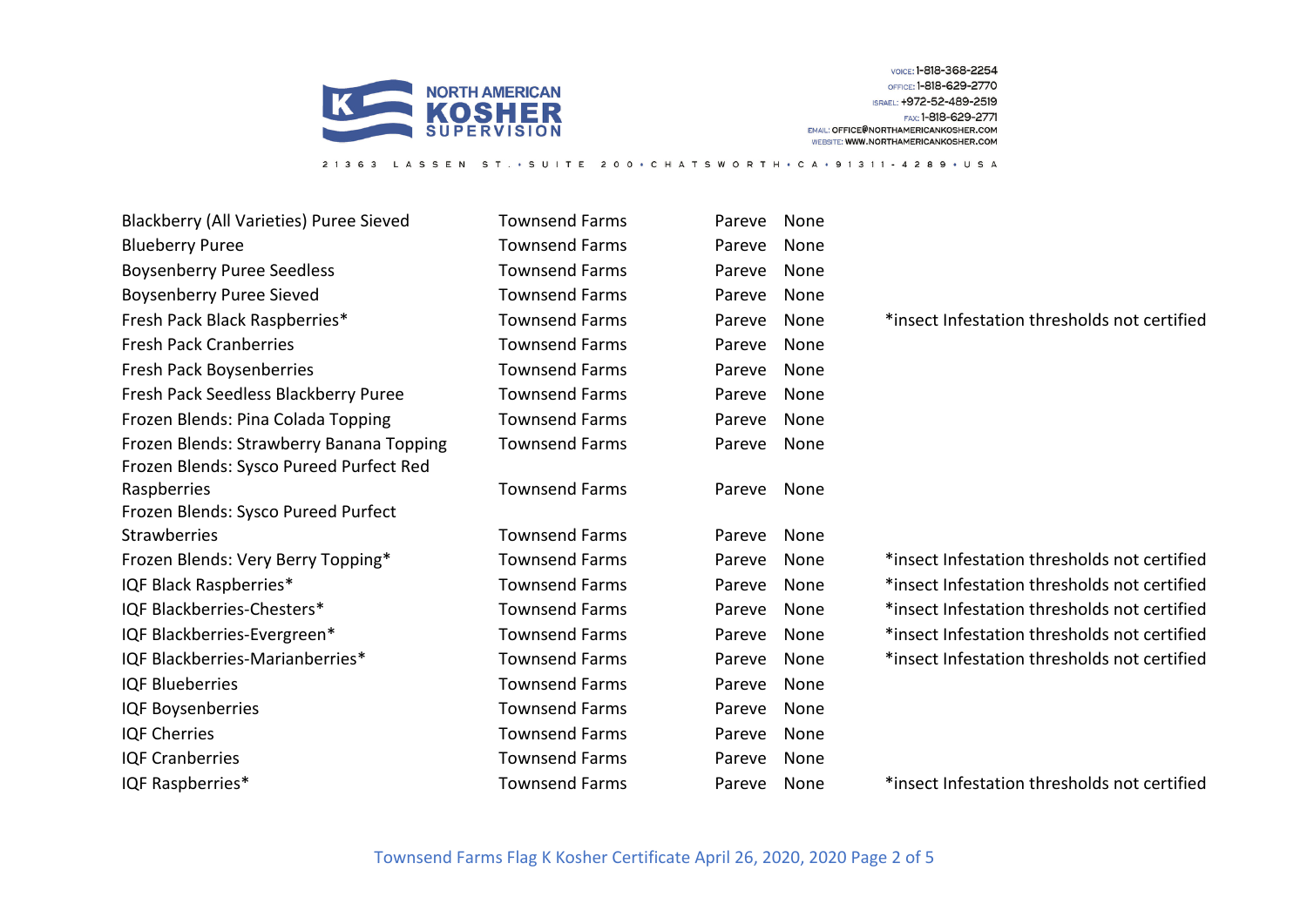

LASSEN ST. • SUITE 200 • CHATSWORTH • CA • 91311 - 4289 • USA

IQF Sliced Nectarines Townsend Farms Pareve None IQF Strawberries Townsend Farms Pareve None IQF Wild Blueberries Townsend Farms Pareve None Mango Townsend Farms Pareve None Mixed Fruit Townsend Farms Pareve None Oregon Berry Mix\* Townsend Farms Pareve None \*insect Infestation thresholds not certified Organic 4+1 Sliced Strawberries Townsend Farms Pareve None Organic Blackberries\* Townsend Farms Pareve None \*insect Infestation thresholds not certified Organic Blackberry Puree The Communication of Townsend Farms Pareve None Organic Blueberries Townsend Farms Pareve None Organic Peaches Townsend Farms Pareve None \*insect Infestation thresholds not certified Organic Pineapple Townsend Farms Pareve None Organic Raspberries\* Townsend Farms Pareve None \*insect Infestation thresholds not certified Organic Raspberry Crumbles Townsend Farms Pareve None Organic Raspberry Puree Seedless Townsend Farms Pareve None Organic Seedless Blueberry Puree Townsend Farms Pareve None Organic Strawberries **TOWIS** Townsend Farms Pareve None Peaches Townsend Farms Pareve None Pineapple **Townsend Farms** Pareve None Raspberry Crumbles **No. 2018** Townsend Farms Pareve None Raspberry Puree Seedless Townsend Farms Pareve None Raspberry Puree Seived **No. 2018** Townsend Farms Pareve None Rhubarb Townsend Farms Pareve None Strawberry Puree Seedless **Townsend Farms** Pareve None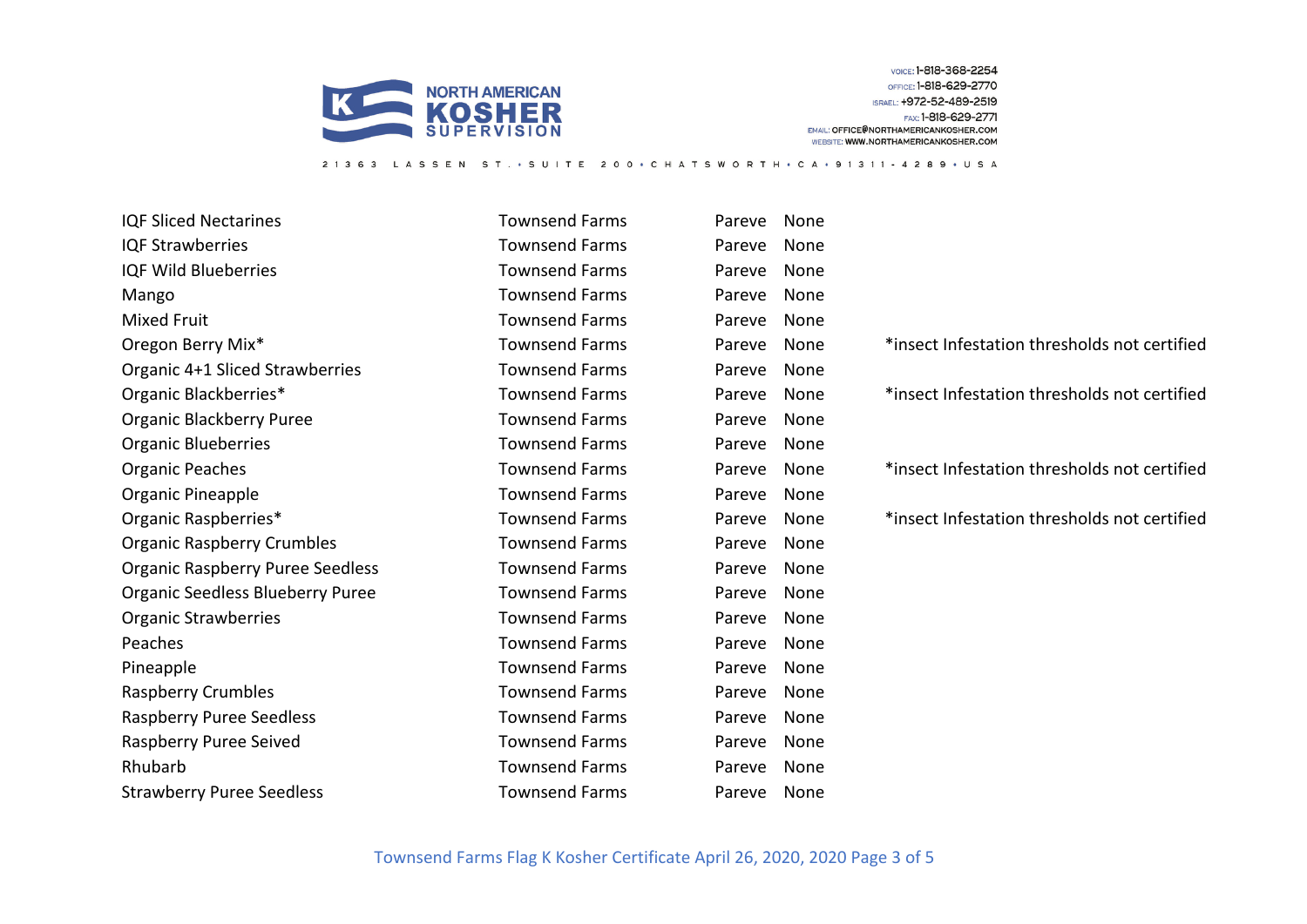

Strawberry Puree Sieved **Townsend Farms** Pareve None Three Berry Blend Seedless Puree **Townsend Farms** Pareve None Three berry Puree Sieved Townsend Farms Pareve None Wild Blueberry Puree seedless Townsend Farms Pareve None Wild Blueberry Puree Sieved Townsend Farms Pareve None

| <b>Product Name</b>         | <b>Brand</b>          | <b>Status</b> | <b>Mark</b> | <b>Note</b>                                  |
|-----------------------------|-----------------------|---------------|-------------|----------------------------------------------|
| IQF Black Raspberries*      | Trader Joe's          | Pareve        | K           | *insect Infestation thresholds not certified |
| <b>IQF Strawberries</b>     | Trader Joe's          | Pareve        | Flag K      |                                              |
| Dark Sweet Cherries         | Trader Joe's          | Pareve        | Flag K      |                                              |
| <b>Blueberries</b>          | Trader Joe's          | Pareve        | Flag K      |                                              |
| Red Raspberries*            | Trader Joe's          | Pareve K      |             | *insect Infestation thresholds not certified |
| Fancy Berry Medley*         | Trader Joe's          | Pareve K      |             | *insect Infestation thresholds not certified |
| Berry Medley*               | Trader Joe's          | Pareve K      |             | *insect Infestation thresholds not certified |
| Organic Berry Mix Blend*    | Trader Joe's          | Pareve K      |             | *insect Infestation thresholds not certified |
| Organic Red Raspberries*    | Trader Joe's          | Pareve K      |             | *insect Infestation thresholds not certified |
| <b>Black Raspberries*</b>   | <b>Harris Tweeter</b> | Pareve        | None        | *insect Infestation thresholds not certified |
| <b>Blueberries</b>          | <b>Harris Tweeter</b> | Pareve        | Flag K      |                                              |
| Cherry Berry Blend*         | Harris Tweeter        | Pareve        | None        | *insect Infestation thresholds not certified |
| Dark Sweet Cherries         | Harris Tweeter        | Pareve        | Flag K      | *insect Infestation thresholds not certified |
| <b>Tropical Fruit Blend</b> | Harris Tweeter        | Pareve        | Flag K      |                                              |
| <b>Red Raspberries</b>      | Harris Tweeter        | Pareve        | None        | *insect Infestation thresholds not certified |

21363 LASSEN ST. · SUITE 200 · CHATSWORTH · CA · 91311 - 4289 · USA